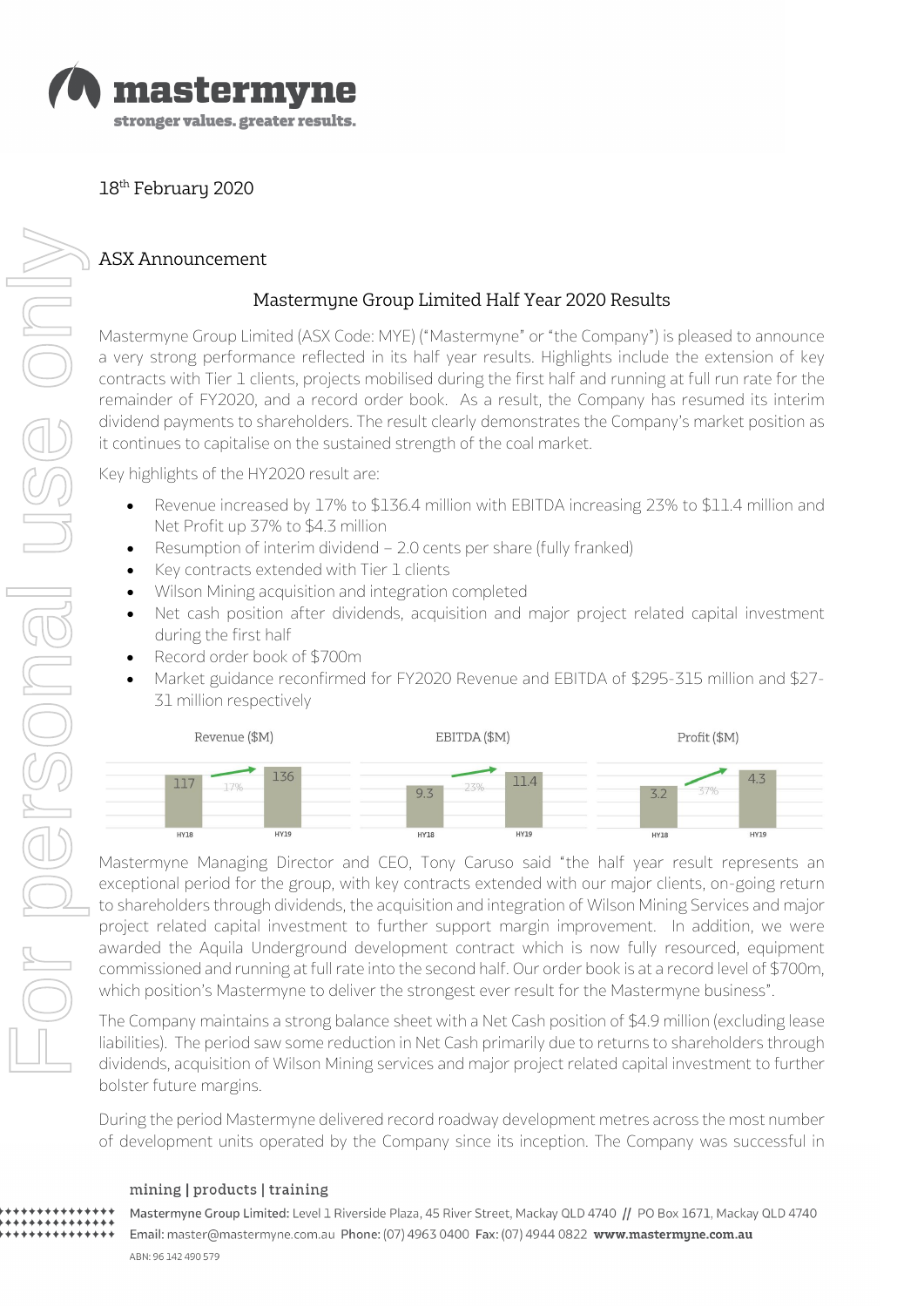

securing contract extensions with South 32 Appin Colliery and Anglo American Moranbah North Mine. It also secured a major new contract for the Aquila Underground Development project (Anglo American), which flowed into revenue growth and contributes to a record order book of \$700m. Wilson Mining Services was acquired and integrated during the period creating an important product offering with application across the underground coal industry. The business is now fully integrated into Mastermyne with associated re-structuring and integration costs fully expensed during the period.



As revenue continues to grow, the Company is maintaining its disciplined approach to overheads with only minimal escalation to support the increased activities, and subsequently overheads have materially decreased as a percentage of revenue. Despite costs from the inclusion of Wilson Mining, the Company was still very pleased with an EBITDA margin of 8.4%. Stronger margins are expected for the second half with all projects now fully mobilised and operating at full run rate, a strong start to the second half from Wilson Mining, and anticipated scope increases on current projects.

During the period, \$7.3 million (net of funding) in capital was invested to overhaul mining equipment for hire into new contracts, and this has been a strong contributor to the strength in the EBITDA margin.

Workforce numbers continued to increase over the past 12 months with total workforce numbers now at 1153 representing a 20% increase from end of FY2019 (963). Whilst resources have become constrained as demand for mining services has remained strong, the Company was able to successfully resource the Aquila and Tahmoor projects with highly skilled and capable personnel. The Company is forecasting workforce numbers to remain at the current level in the second half of the year as all projects are fully resourced and operating at full run rate.





#### mining | products | training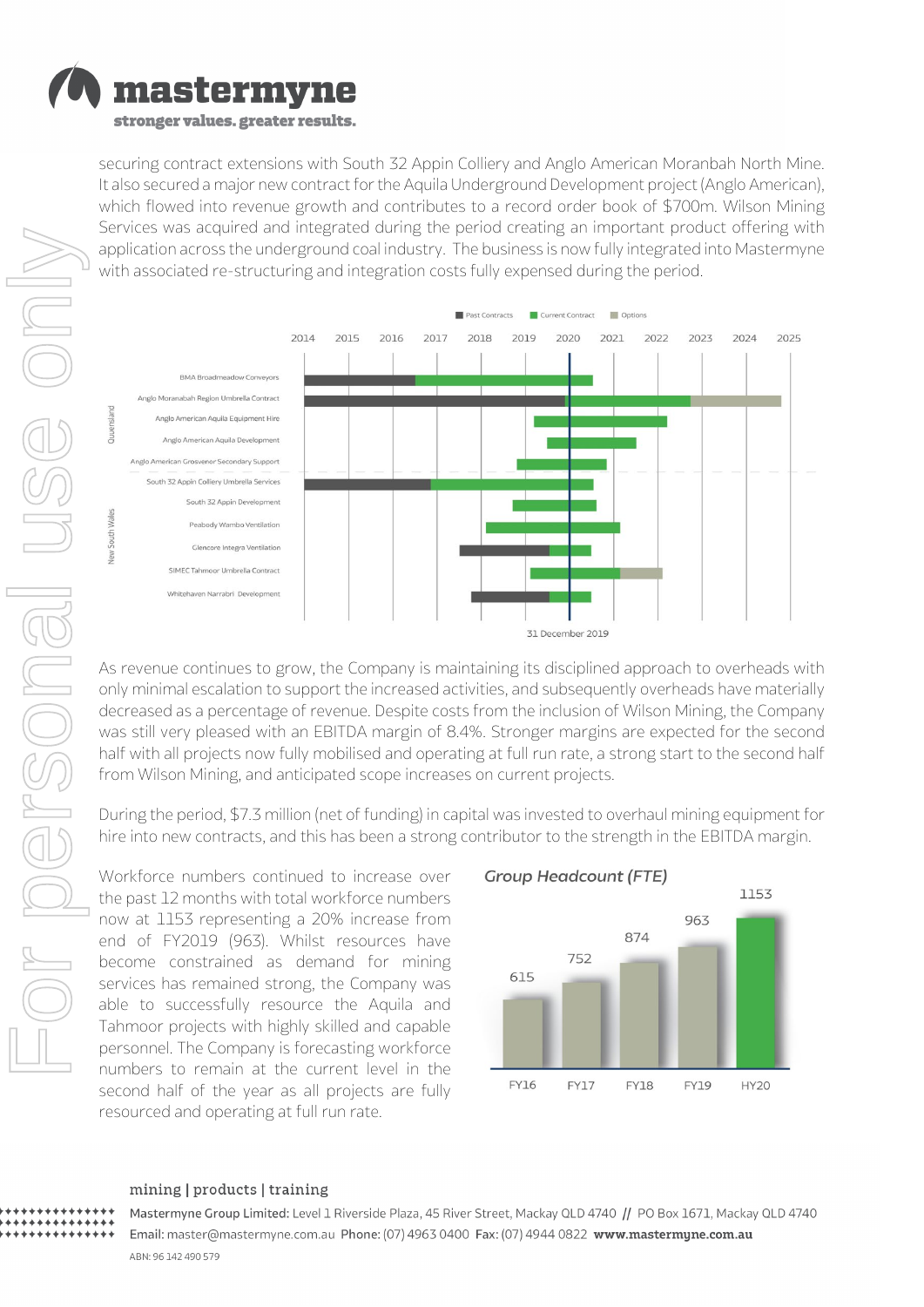

The Company has commissioned a second Mynesight training facility in Wollongong NSW. The facility includes a simulated underground coal mining operation, which provides valuable training to new entrants to the underground coal environment. The facility also allows access to the Wollongong coal operations in the region to provide induction and refresher training to these workforces.

The Company continues its focus on improving safety outcomes with good results achieved across all the projects. Seven of the projects have now completed extended periods free of recordable injuries. The relentless focus on building a self-supporting safety culture underpins the strong result.

| 2H2020 order book<br>\$139 million*       |
|-------------------------------------------|
| FY2021 order book<br>\$175 million        |
| Post FY2021 order book<br>\$386 million   |
| <b>Tendering pipeline</b><br>S1.9 billion |

The Group's Order Book, which is heavily weighted to Metallurgical coal projects (~85%), currently stands at a record \$700 million with \$139 million of this to be delivered in the remaining FY2020, and \$561 million in FY2021 and beyond. In addition to the contracted works, the Company forecasts a further \$15-20 million per annum in recurring and purchase order work over the FY2020 year.

\* Order book excludes recurring work of ~\$15-20m pa

### **Outlook**

The continued strong industry fundamentals are representative in record order book as mines look to maintain production output and take advantage of the current coal prices. The demand for Australian seaborne metallurgical coal is expected to remain robust, as China's demand remains steady and India's continuing to increase.

Mastermyne Order Book Revenue Exposure



The competitor landscape remains unchanged and the Company has not observed any change in the approach by existing competitors. The Company is also progressing a pipeline of Whole of Mine opportunities with proponents who are looking to restart operations utilizing a contract miner supporting the Company's whole of mine growth strategy.

#### mining | products | training